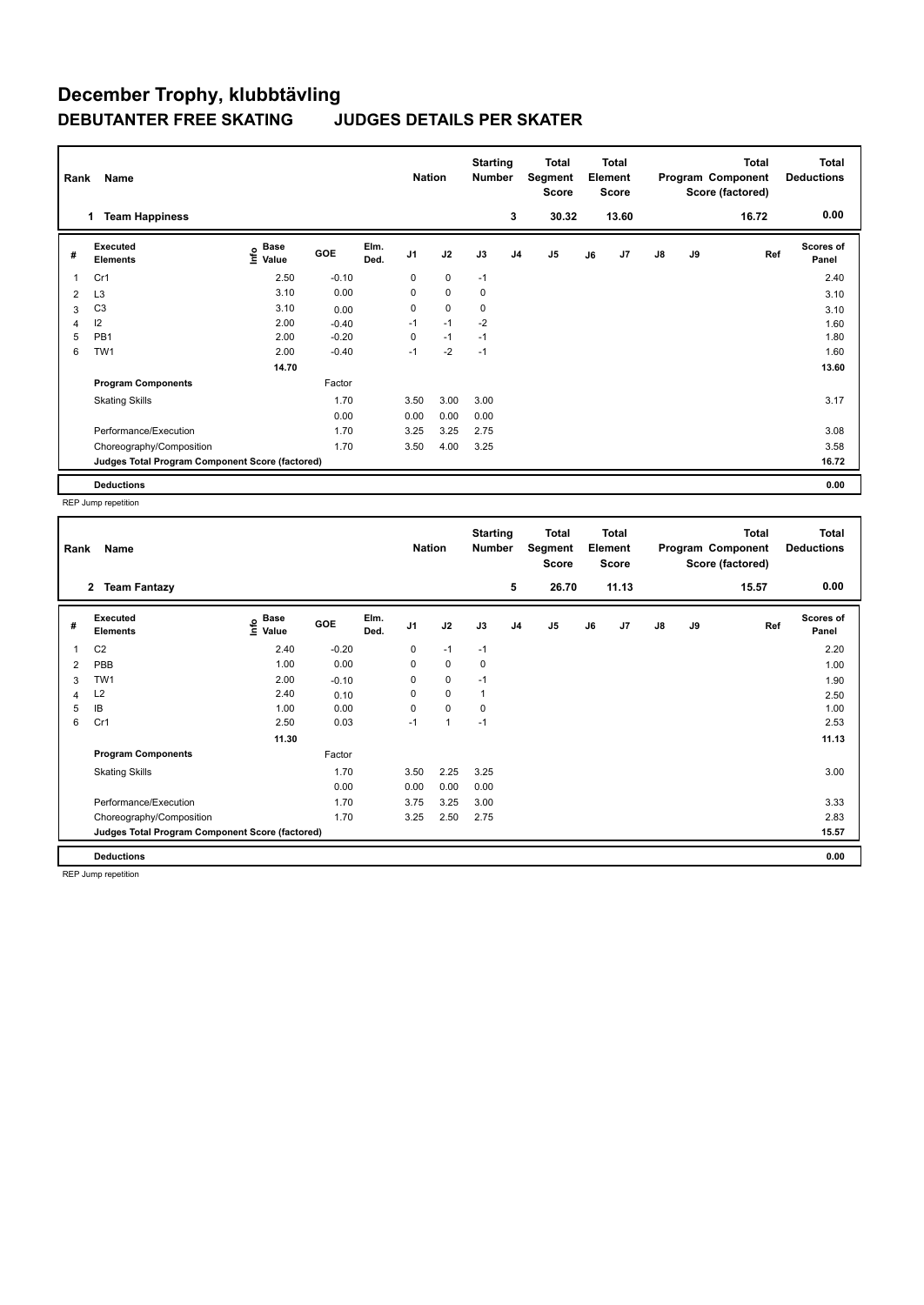## **December Trophy, klubbtävling DEBUTANTER FREE SKATING JUDGES DETAILS PER SKATER**

| Name<br>Rank   |                                                 |                                    |            |              |                | <b>Nation</b> |      | <b>Starting</b><br><b>Number</b> | Total<br>Segment<br><b>Score</b> | Total<br>Element<br><b>Score</b> |       |               |    | Total<br>Program Component<br>Score (factored) | <b>Total</b><br><b>Deductions</b> |
|----------------|-------------------------------------------------|------------------------------------|------------|--------------|----------------|---------------|------|----------------------------------|----------------------------------|----------------------------------|-------|---------------|----|------------------------------------------------|-----------------------------------|
|                | 3<br><b>Team Luna</b>                           |                                    |            |              |                |               |      | $\overline{2}$                   | 22.59                            |                                  | 10.40 |               |    | 12.19                                          | 0.00                              |
| #              | <b>Executed</b><br><b>Elements</b>              | <b>Base</b><br>$\frac{6}{5}$ Value | <b>GOE</b> | Elm.<br>Ded. | J <sub>1</sub> | J2            | J3   | J4                               | J5                               | J6                               | J7    | $\mathsf{J}8$ | J9 | Ref                                            | <b>Scores of</b><br>Panel         |
| $\overline{1}$ | Cr1                                             | 2.50                               | $-0.20$    |              | 0              | $-2$          | 0    |                                  |                                  |                                  |       |               |    |                                                | 2.30                              |
| 2              | PB1                                             | 2.00                               | $-0.30$    |              | $-1$           | $-1$          | $-1$ |                                  |                                  |                                  |       |               |    |                                                | 1.70                              |
| 3              | IB                                              | 1.00                               | $-0.40$    |              | $-1$           | $-3$          | $-2$ |                                  |                                  |                                  |       |               |    |                                                | 0.60                              |
| $\overline{4}$ | C <sub>2</sub>                                  | 2.40                               | $-0.20$    |              | $-1$           | $\mathbf 0$   | $-1$ |                                  |                                  |                                  |       |               |    |                                                | 2.20                              |
| 5              | L2                                              | 2.40                               | $-0.60$    |              | $-2$           | $-2$          | $-2$ |                                  |                                  |                                  |       |               |    |                                                | 1.80                              |
| 6              | TW1                                             | 2.00                               | $-0.20$    |              | $-1$           | $\mathbf 0$   | $-1$ |                                  |                                  |                                  |       |               |    |                                                | 1.80                              |
|                |                                                 | 12.30                              |            |              |                |               |      |                                  |                                  |                                  |       |               |    |                                                | 10.40                             |
|                | <b>Program Components</b>                       |                                    | Factor     |              |                |               |      |                                  |                                  |                                  |       |               |    |                                                |                                   |
|                | <b>Skating Skills</b>                           |                                    | 1.70       |              | 2.50           | 1.75          | 2.25 |                                  |                                  |                                  |       |               |    |                                                | 2.17                              |
|                |                                                 |                                    | 0.00       |              | 0.00           | 0.00          | 0.00 |                                  |                                  |                                  |       |               |    |                                                |                                   |
|                | Performance/Execution                           |                                    | 1.70       |              | 2.25           | 2.50          | 3.00 |                                  |                                  |                                  |       |               |    |                                                | 2.58                              |
|                | Choreography/Composition                        |                                    | 1.70       |              | 2.50           | 2.25          | 2.50 |                                  |                                  |                                  |       |               |    |                                                | 2.42                              |
|                | Judges Total Program Component Score (factored) |                                    |            |              |                |               |      |                                  |                                  |                                  |       |               |    |                                                | 12.19                             |
|                | <b>Deductions</b>                               |                                    |            |              |                |               |      |                                  |                                  |                                  |       |               |    |                                                | 0.00                              |

REP Jump repetition

| Rank | Name                                            |                            |            |              | <b>Nation</b>  |             | <b>Starting</b><br><b>Number</b> |                | <b>Total</b><br>Segment<br><b>Score</b> |    | <b>Total</b><br>Element<br><b>Score</b> |               |    | <b>Total</b><br>Program Component<br>Score (factored) | <b>Total</b><br><b>Deductions</b> |
|------|-------------------------------------------------|----------------------------|------------|--------------|----------------|-------------|----------------------------------|----------------|-----------------------------------------|----|-----------------------------------------|---------------|----|-------------------------------------------------------|-----------------------------------|
|      | <b>Team Crystals</b><br>4                       |                            |            |              |                |             |                                  | 1              | 19.85                                   |    | 6.83                                    |               |    | 13.02                                                 | 0.00                              |
| #    | Executed<br><b>Elements</b>                     | e Base<br>E Value<br>Value | <b>GOE</b> | Elm.<br>Ded. | J <sub>1</sub> | J2          | J3                               | J <sub>4</sub> | J <sub>5</sub>                          | J6 | J7                                      | $\mathsf{J}8$ | J9 | Ref                                                   | <b>Scores of</b><br>Panel         |
| 1    | IB                                              | 1.00                       | $-0.27$    |              | $-1$           | $-1$        | $-2$                             |                |                                         |    |                                         |               |    |                                                       | 0.73                              |
| 2    | PBB                                             | 1.00                       | $-0.20$    |              | $-1$           | $-1$        | $-1$                             |                |                                         |    |                                         |               |    |                                                       | 0.80                              |
| 3    | LВ                                              | 1.00                       | $-0.17$    |              | $-1$           | $-2$        | $-2$                             |                |                                         |    |                                         |               |    |                                                       | 0.83                              |
| 4    | TW <sub>1</sub>                                 | 2.00                       | $-0.30$    |              | 0              | $-1$        | $-2$                             |                |                                         |    |                                         |               |    |                                                       | 1.70                              |
| 5    | <b>CB</b>                                       | 1.00                       | $-0.03$    |              | 0              | $\mathbf 0$ | $-1$                             |                |                                         |    |                                         |               |    |                                                       | 0.97                              |
| 6    | Cr1                                             | 2.50                       | $-0.70$    |              | $-2$           | $-3$        | $-2$                             |                |                                         |    |                                         |               |    |                                                       | 1.80                              |
|      |                                                 | 8.50                       |            |              |                |             |                                  |                |                                         |    |                                         |               |    |                                                       | 6.83                              |
|      | <b>Program Components</b>                       |                            | Factor     |              |                |             |                                  |                |                                         |    |                                         |               |    |                                                       |                                   |
|      | <b>Skating Skills</b>                           |                            | 1.70       |              | 3.00           | 2.00        | 2.00                             |                |                                         |    |                                         |               |    |                                                       | 2.33                              |
|      |                                                 |                            | 0.00       |              | 0.00           | 0.00        | 0.00                             |                |                                         |    |                                         |               |    |                                                       |                                   |
|      | Performance/Execution                           |                            | 1.70       |              | 3.25           | 3.00        | 2.75                             |                |                                         |    |                                         |               |    |                                                       | 3.00                              |
|      | Choreography/Composition                        |                            | 1.70       |              | 2.75           | 2.00        | 2.25                             |                |                                         |    |                                         |               |    |                                                       | 2.33                              |
|      | Judges Total Program Component Score (factored) |                            |            |              |                |             |                                  |                |                                         |    |                                         |               |    |                                                       | 13.02                             |
|      | <b>Deductions</b>                               |                            |            |              |                |             |                                  |                |                                         |    |                                         |               |    |                                                       | 0.00                              |

REP Jump repetition